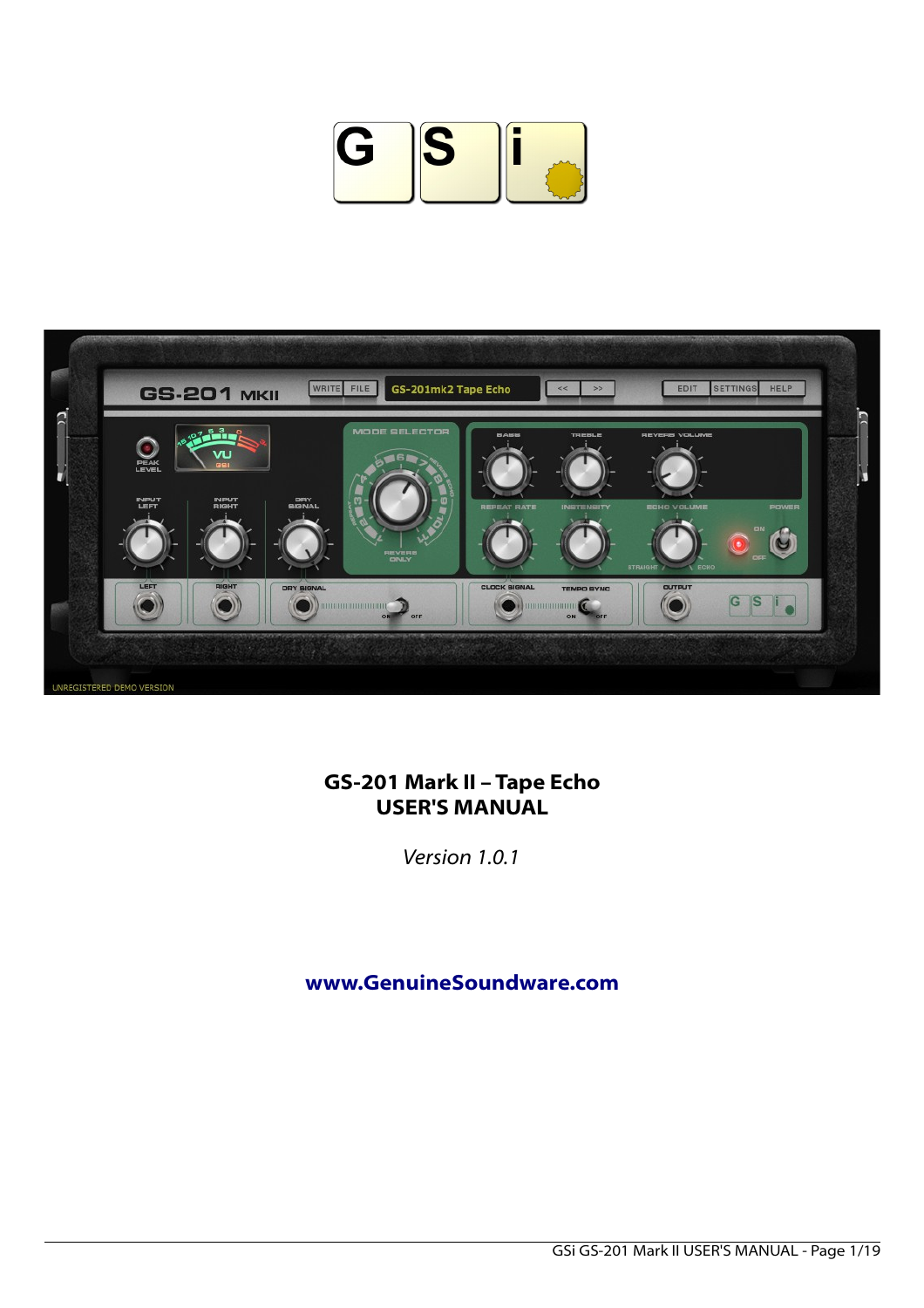## **GS-201 Mark II Tape Echo**

There was a time when the echo effect was made using magnetic tapes, and among the many units that the industry brought to the market, one model shone above all: the *Space Echo RE-201*. This was by far one of the most used and still today is one of the most sought after tape echo units ever made. The effect it produces seems to come from the space, like the sound of a choir of friendly aliens that come to bring their music to the Earth. Well, besides... it is actually one of the most hi-fi echo units made during the seventies, a big step forward its predecessors, bringing some innovations that were the state of the art in the early seventies for the Japanese electronic industry: the motor was a brush-less motor with hall-sensor speed control, the BIAS oscillator was very accurate and, maybe less important but curious nonetheless, it used two L.E.D. indicators... quite new for 1972.

GS-201 Mark II main features:

- Adjustable tape length from 1 meter to 4 meters
- Adjustable quality for all heads, including erase and write heads
- Adjustable Azimuth alignment for all heads
- Host Tempo synchronization with 16 divisions
- Stereo option with adjustable width (delay between channels)
- Adjustable noises (hiss & hum)
- Adjustable motor lag time
- Adjustable tape quality and loop junction
- RE-501 BBD Chorus
- RE-501 Sound-on-sound pickup head  $(4<sup>th</sup> head)$
- Authentic "Folded Line" Spring Reverb emulation
- Built-in programmer with 128 Programs
- **Import/export of Programs and Banks**
- Built-in MIDI Learn function with import/export of custom Midi maps
- Adjustable output level
- Integrated help with tool-tips and readout displays

### **NOTES ABOUT THIS MANUNAL**

It's important to read this manual before operating the software, mostly because not all parameters have an immediate audible effect, and moving them without knowing what each parameter does exactly and how it can affect the sound could totally void the experience of extreme realism offered by this software.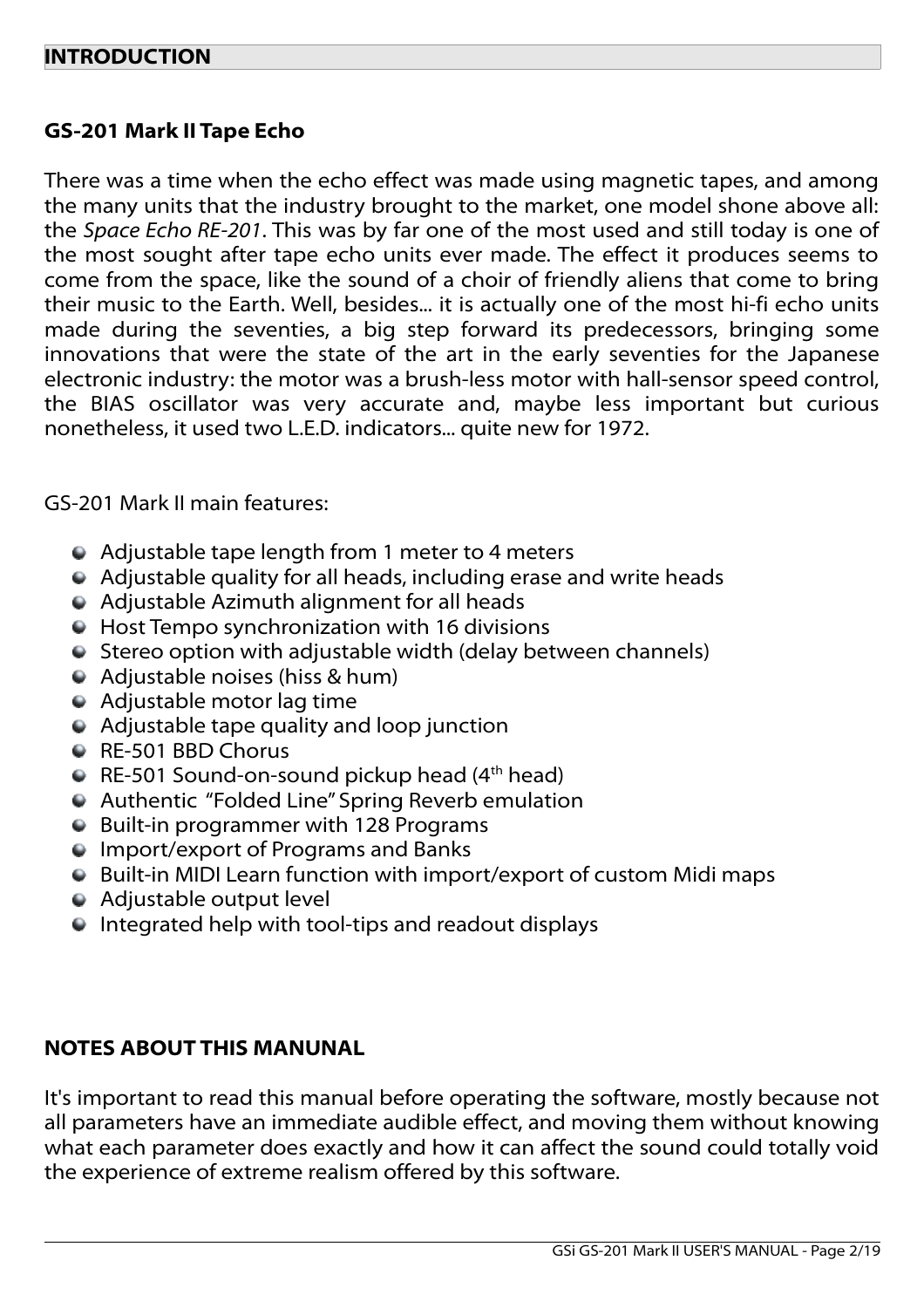# **SYSTEM REQUIREMENTS**

GS-201 Mark II is available in the following formats:

- for Windows: VST2 x64, VST3 x64, Standalone x64
- for OSX: VST2 x64, VST3 x64, Audio Unit x64, Standalone x64

Windows:

- any Windows computer manufactured after 2010 running Windows 7 x64 or higher
- ASIO compatible sound card for low latency performance

OSX:

– OSX version 10.11 or greater

## **INSTALLATION ON WINDOWS**

An automatic installer is provided. Double click its icon, accept the EULA and follow the on-screen instructions.

### **INSTALLATION ON OSX**

An automatic installer is provided. Double click its icon, accept the EULA and follow the on-screen instructions. At some point you might be asked to insert your user's log-on password, this is required by OSX to authorize the copy of the files into your Library.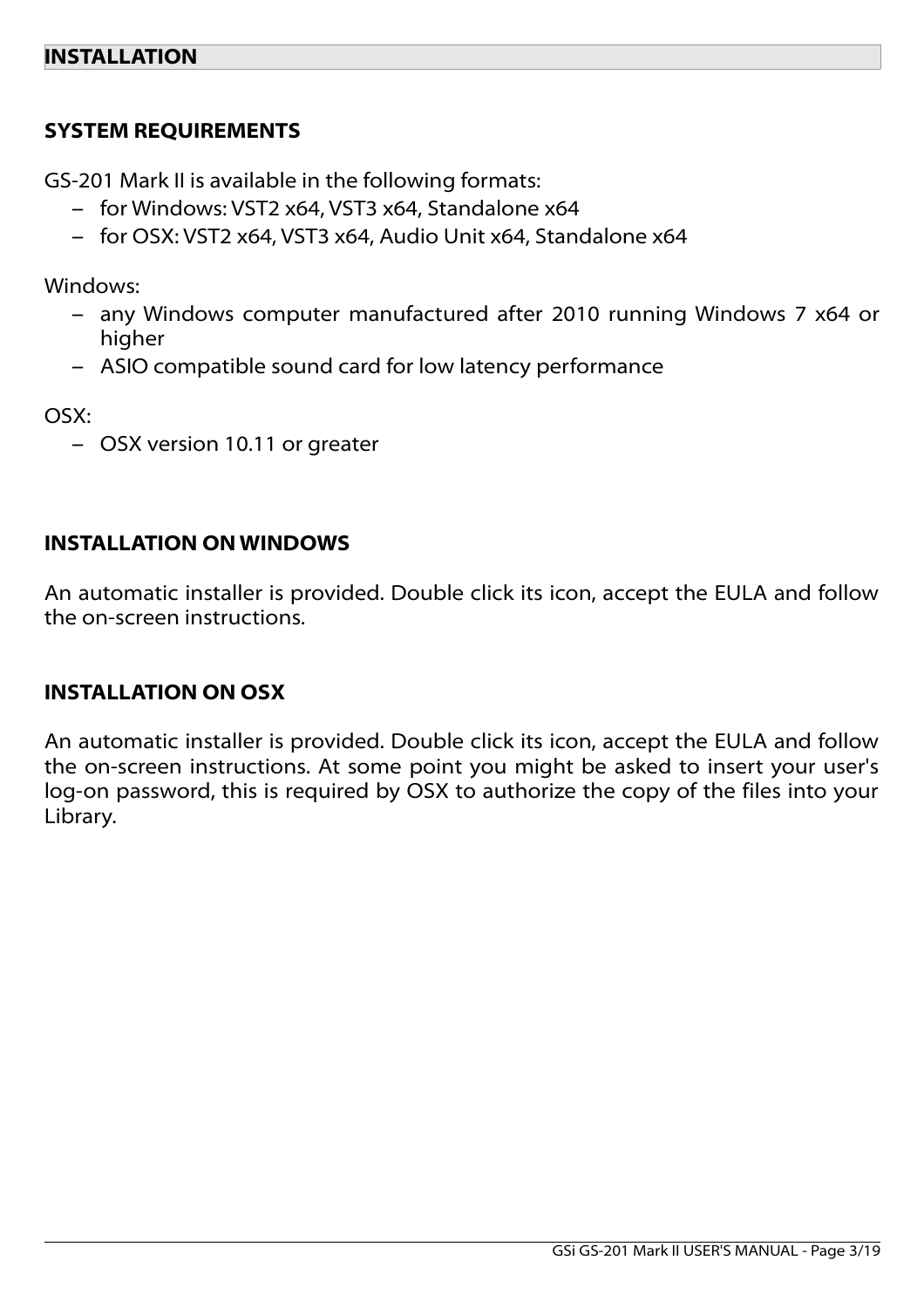## **AUTHORIZING YOUR LICENSE**

When the product is installed, it runs in DEMO mode so that you can test its sound and functionality, but with some minor limitations: the sound will be interrupted every 30 seconds, and importing / exporting Programs and Banks won't be allowed.

If you have purchased a license, you can authorize your copy by doing copy & paste of the 24 characters license code into the registration screen.

| GET A LICENSE / REGISTER YOUR COPY |                                              |  |  |  |
|------------------------------------|----------------------------------------------|--|--|--|
|                                    | Go to online store to purchase your license. |  |  |  |
| License key:                       |                                              |  |  |  |
|                                    | Offline registration                         |  |  |  |
|                                    |                                              |  |  |  |
| Run Demo Mode                      | Register                                     |  |  |  |

If the computer is connected to the Internet, just insert the license code and click REGISTER, the rest of the process is fully automatic. In case you wish to install GS-201 Mark II on a computer that isn't connected to the Internet, click the "Offline registration" option after inserting the license code, you'll be presented a numerical code in a read-only text box, copy that code somewhere (on paper or in a text file that you'll later save onto a USB stick), then go at a computer connected to the Internet, point your browser to<http://www.genuinesoundware.com/activate>and follow the instructions. The basic personal license allows three installations; extra installations can be purchased separately. Please contact GSi for this.

|                | <b>GET A LICENSE / REGISTER YOUR COPY</b>                                           |  |  |
|----------------|-------------------------------------------------------------------------------------|--|--|
|                | Go to online store to purchase your license.                                        |  |  |
|                |                                                                                     |  |  |
| License key:   | XXXX-XXXX-XXXX-XXXX-XXXX                                                            |  |  |
|                | Offline registration                                                                |  |  |
| Machine ID:    | 546061454818789040                                                                  |  |  |
| Response code: |                                                                                     |  |  |
|                | Please visit https://www.GenuineSoundware.com/Activate and follow the instructions. |  |  |
| Run Demo Mode  | Register                                                                            |  |  |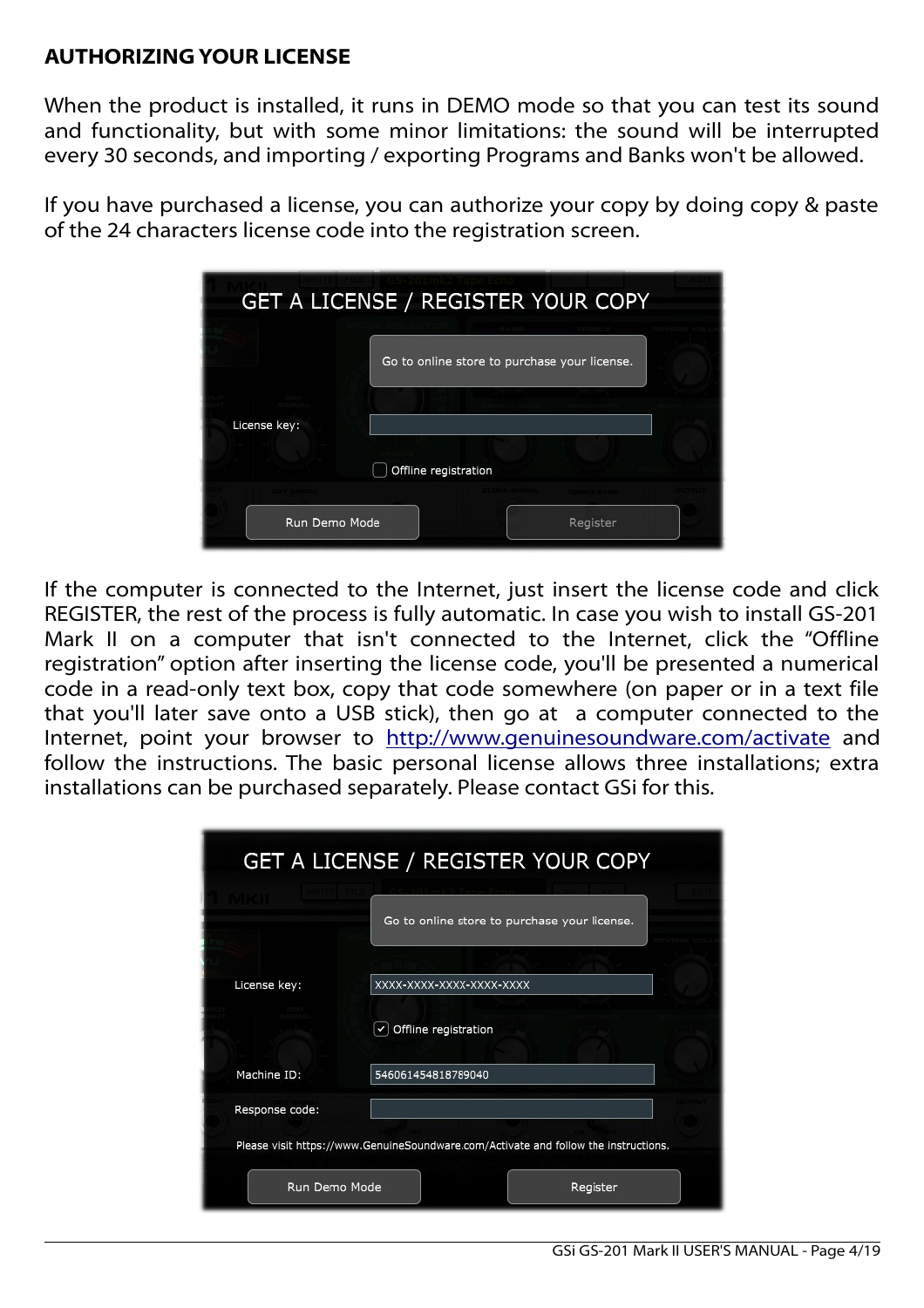#### **THE MAIN WINDOW**

The interface is organized in a main screen, an edit window (that will open in a separate window), a box for some Global Settings (that will open within the main screen) and some menus.



What you see in the main screen is the exact reproduction of the original Space Echo with just some technical variations, some of which are pretty obvious (you can't insert 1/4" jacks in the computer screen!).

The leftmost section includes the two knobs for the input level, one for the left channel and one for the right channel. The third knob adjusts the amount of dry signal reaching the output of the effect. The knobs at the max position represent the unity gain. You can also toggle the dry signal in one click using the small lever switch linked to the "Dry Signal" label.

In the middle of the interface there's the big "MODE SELECTOR" knob, and that's where the fun begins. This selector lets you choose which pick-up head you're using for your delay; the first 4 selections exclude the spring reverb, the next 7 selections are combinations of 1, 2 or 3 heads, and the last selection leaves the reverb alone. This knob can rotate endlessly.

Here's a picture of the heads of the hardware unit. From left to right you can see the erase head, the write head and three pick-up heads.

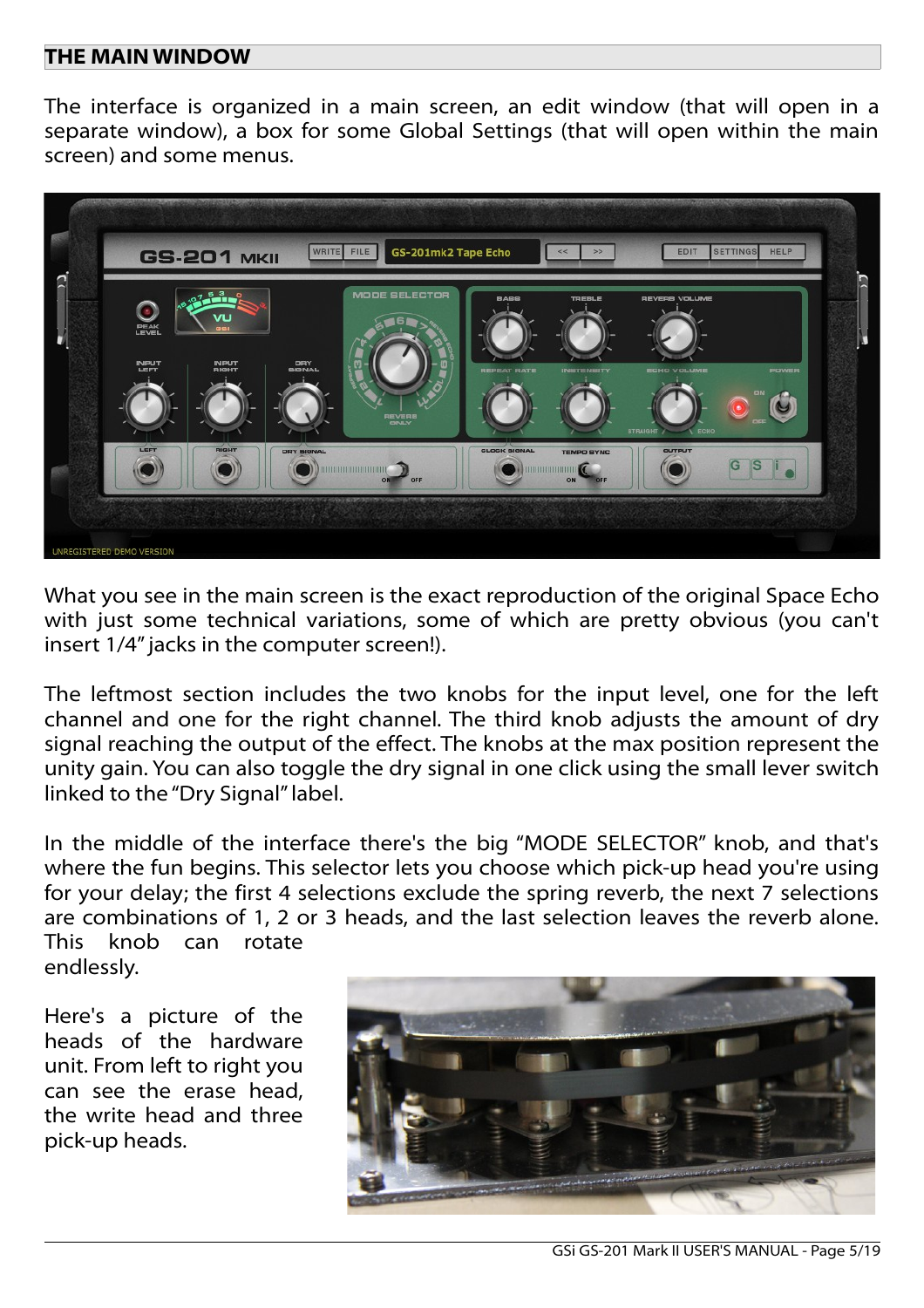The logic of a tape delay is that the farther the pick-up head is located from the write head, the longer the delay time is. So the first head will have a short delay time, second head will have a medium time and the third head is the one with the longest delay time. This kind of structure is also known as "multi-tap delay". The combinations offered by the MODE selector are:

- 1. Head 1, no reverb;
- 2. Head 2, no reverb;
- 3. Head 3, no reverb;
- 4. Heads 2 and 3, no reverb;
- 5. Head 1 plus reverb;
- 6. Head 2 plus reverb;
- 7. Head 3 plus reverb;
- 8. Heads 1 and 2 plus reverb;
- 9. Heads 2 and 3 plus reverb;
- 10. Heads 1 and 3 plus reverb;
- 11. Heads 1, 2 and 3 plus reverb;
- 12. Only reverb.

Continuing on the green area, we find other three knobs.

**REPEAT RATE:** this knob varies the speed of the capstan motor that drives the tape. Take a look at the following picture. You can see the capstan (the iron shaft) and the

pinch roller. These two elements are those that make the tape roll in a tape machine. In a normal tape recorder, the tape goes from its reel to the pick-up reel, while in a tape echo machine the tape loops continuously. The rotation speed of the capstan motor determines the speed of the tape, usually measured in IPS (inches per second). In this type of echo unit the speed of the tape can be



varied, resulting in a delay time that varies accordingly, so the slower the tape runs, the larger the delay time is, and viceversa. In the Space Echo the delay time for each head is in the range:

> Head 1: 60 ms to 165 ms Head 2: 117 ms to 325 ms Head 3: 176 ms to 487 ms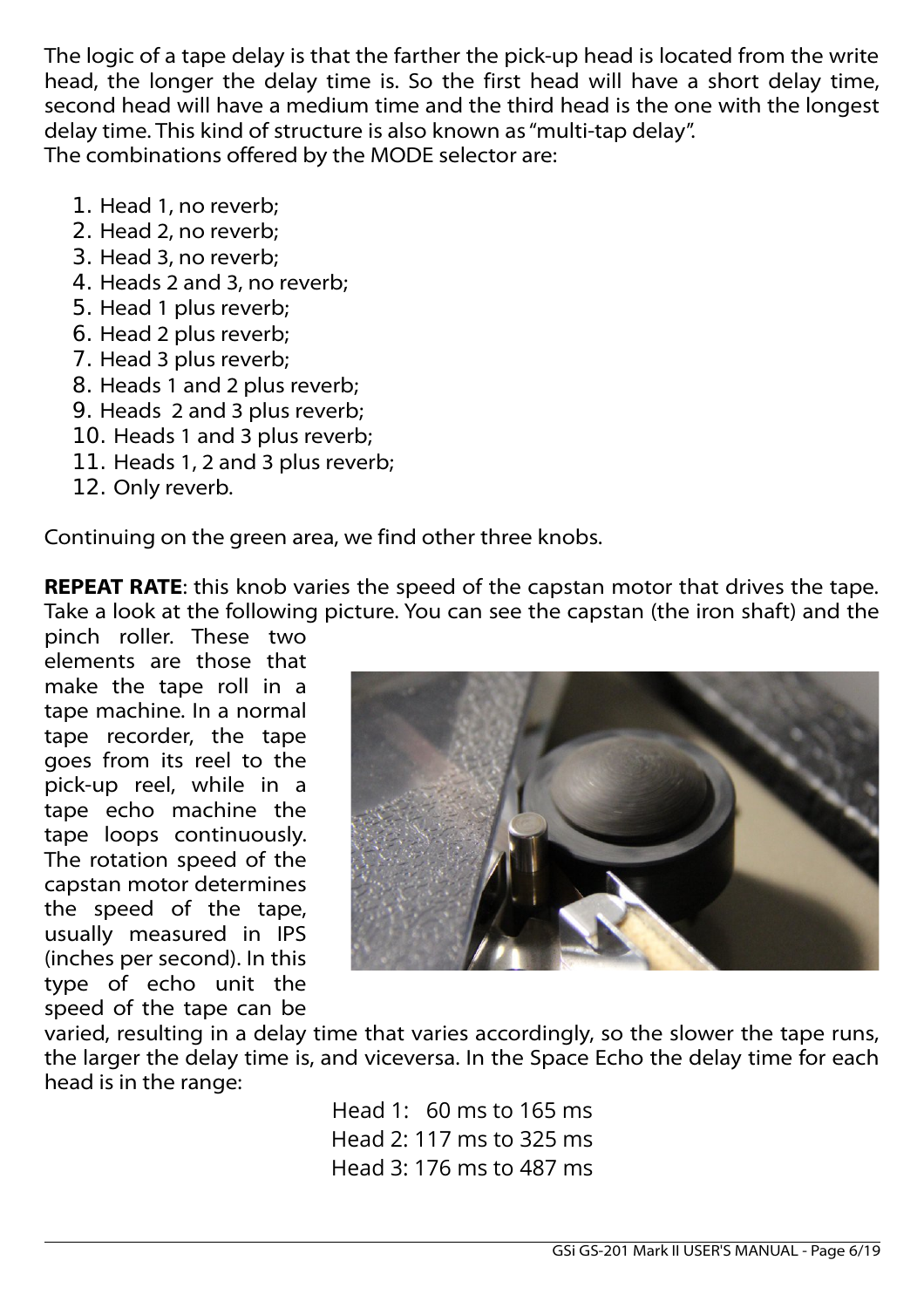As you can see, the heads are not perfectly equidistant one each other, so the delayed sound coming from one head never perfectly overlaps with that coming from another head. This is where the real magic of a genuine analog tape echo machine resides.

The running speed also affects the quality of the sound being recorded onto and played back from the tape. When the tape runs faster, the quality increases, the frequency spectrum is wider and, if the tape is of good quality, it can reach up to 16 KHz. On the other hand, when the tape runs slower, the delay times can be larger, but the audio quality decreases, the sound becomes duller and somewhat irregular.

This also explains why high-end tape machines run their tapes at 15 or 30 IPS. At that speed, a 7" reel lasts less but can record higher quality audio, even though the tape hiss becomes more evident, but then there's the Dolby, etc. But this is another story.

There's one more aspect to consider about the tape transport: stability. In a regular tape recorder, the tape is kept into tension thanks to the two reel motors that are powered with opposite polarities, but in a tape echo machine like the Space Echo, since there are no reels, the method used to keep the tape in tension is by using some felts that have the dual function to keep the tape clean and under tension. But, unfortunately, the rolling is never perfectly constant, resulting in what's known as the "wow and flutter" effect. In GS-201mk2 this is adjustable in the Edit window.

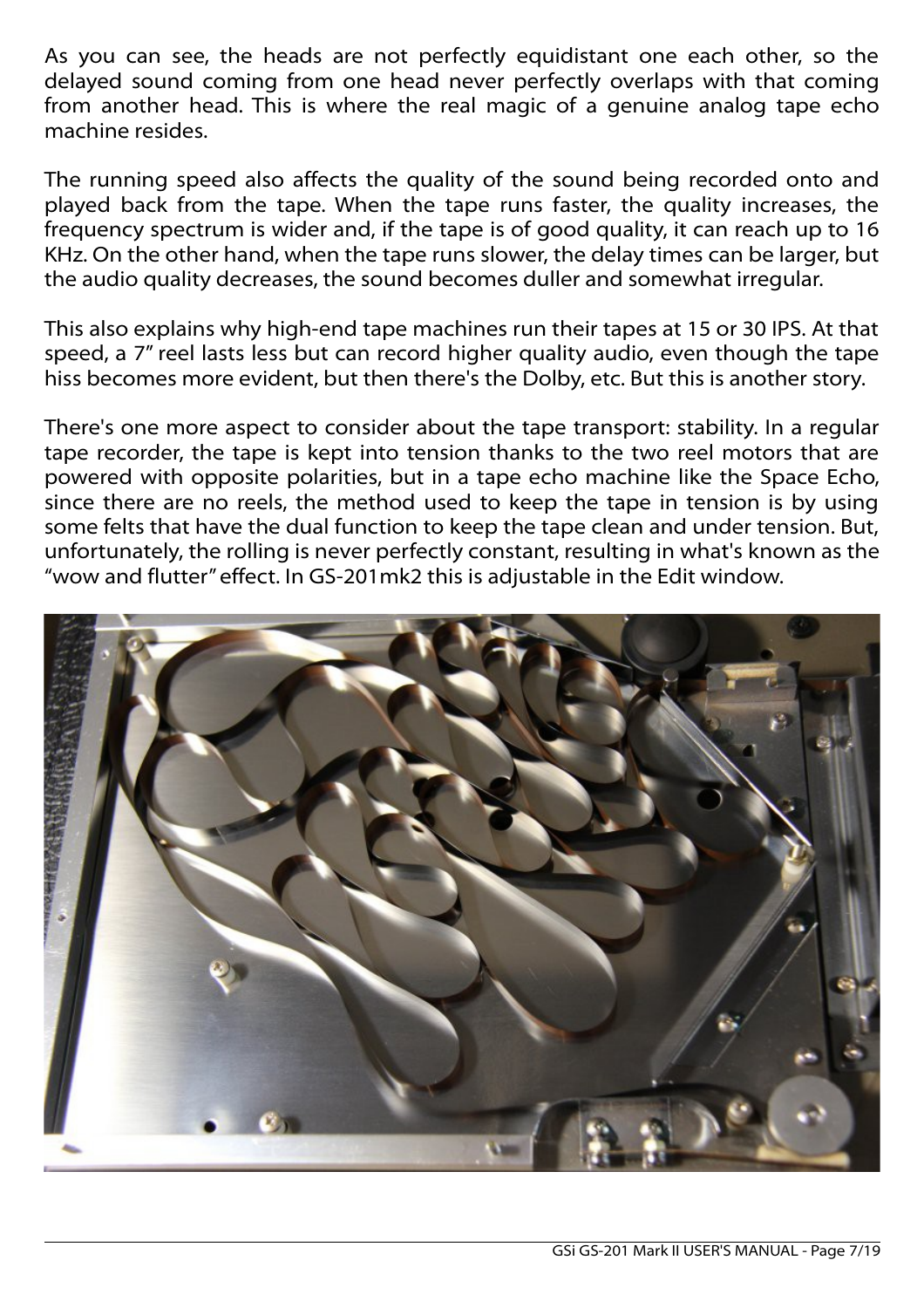**INTENSITY:** this knob adjusts what in more modern delay units is also referred to as the "feedback". It's in fact the amount of output signal coming from the pick-up heads that is fed back into the write head along with the audio coming from the inputs. The higher is this level, the more feedback you have, resulting in a delayed sound with a long tail.

Now, what happens if the feedback signal becomes louder than what was picked up by the read head? Normally, if this was a digital unit, with a feedback signal of the exact same level of the input signal, the echo should just repeat forever and ever without never fading out, but in an analog tape unit the result is pretty different, the sound is recorded on tape over and over and over resulting in a compressed and distorted sound that deforms in something very different from the original input signal. Now, since the analog circuitry and the tape itself produce a background hiss, even if no external signal is fed into the unit, when the INTENSITY parameter is cranked all the way up, the echo starts self-oscillating, because it's just the noise sound that is repeatedly recorded on tape taking its shape like a sort of a fat analog oscillator coming from a crazy synthesizer.

**ECHO VOLUME:** this is just the volume of the echo signal that is mixed at the output stage along with the dry signal and the reverb sound.

At the top right side, on the black area, there are three further knobs.

**BASS** and **TREBLE**: this is the equalization of just the echo sound, doesn't affect neither the dry signal nor the reverb signal. And this equalization is applied at the very last output stage, means that the echo signal that is fed back into the feedback chain is not affected by this equalizer.

**REVERB VOLUME**: here we adjust the output level of the built-in spring reverb. The Space Echo includes a small spring reverb tank consisting in a single spring split in three parts to form the shape of an "N". This kind of reverb is a bit resonant and not really the ideal choice for every kind of sound, but particularly indicated for those dub drum loops or for some special effects.

The reverb accepts input only from the external source and not from the echo sound, so echo and reverb are set in parallel, not in series.

**POWER SWITCH:** this switch bypasses the effects but does not suspend the digital processing, i.e. the motor keeps running, the echoes keep playing and the reverb keeps... reverberating, it's all just muted. If you want to totally bypass the effect, use the host's Bypass function that will suspend all processing.

**SYNC SWITCH:** this tiny little switch enables something that is light years far from the reality of a tape echo unit: synchronization with song tempo. This is discussed later in this manual, and you should also know that, despite this function has been implemented, we don't like it at all... :-)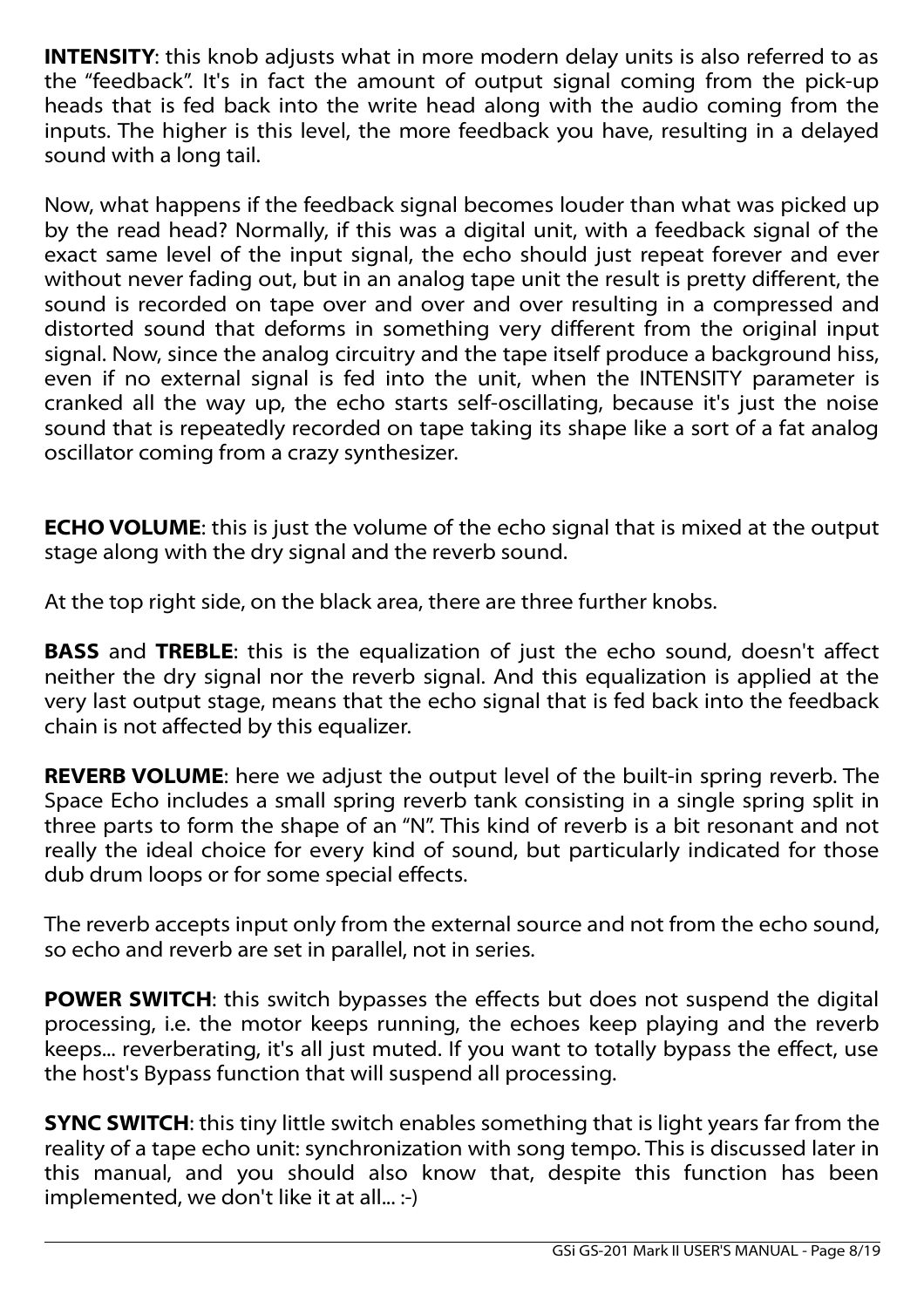### **THE PROGRAMMER**

One of the most interesting features of GS-201 Mark II is the programmer. This section allows to Write / Recall user Programs, import / export single Programs or entire Banks, also copy & paste Programs from one location to another, or initialize the current Program for a fresh start.



Each Bank consists of 128 Programs numbered from 0 to 127, like the good old MIDI protocol required. To recall a Program, either use the Left / Right arrows on the right of the main display, or click on the Program name label for a full pop-up list of the 128 available Programs, or recall them from MIDI Program Change events (needs to be activated from the Settings Window).

To store a Program: once you're done with all your tweakings and you decide it's time to store the Program, just click the WRITE button to overwrite the current Program. If you want to give it a new name, rightclick the name label and type the new name, press <ENTER> to



confirm. In case you wish to store it to a new location, right-click the WRITE button, a dialog window pops up asking you to select a location from a drop-down menu.



Other operations with Programs and Banks can be performed from the FILE menu that you can access by clicking on the FILE button. Here you can export or import single Programs or entire Banks. Programs and Banks use a proprietary format and are saved in binary files, and the built-in bank is automatically saved every time a Program is written or the application / plugin is closed. The functions "Copy to clipboard" and "Paste from clipboard" can be used for reorganizing Programs in a Bank, and "Reset Program" recalls an initialized program with default parameter settings. Click "UNDO Editing" in case you wish to restore the status of all parameters as they were when the program was recalled. Operations such as import, reset or paste, that apparently overwrite the

current program, actually use a temporary volatile memory that is lost unless the WRITE function is used. Lastly, it's also possible to reset the whole Bank or restore the factory Bank.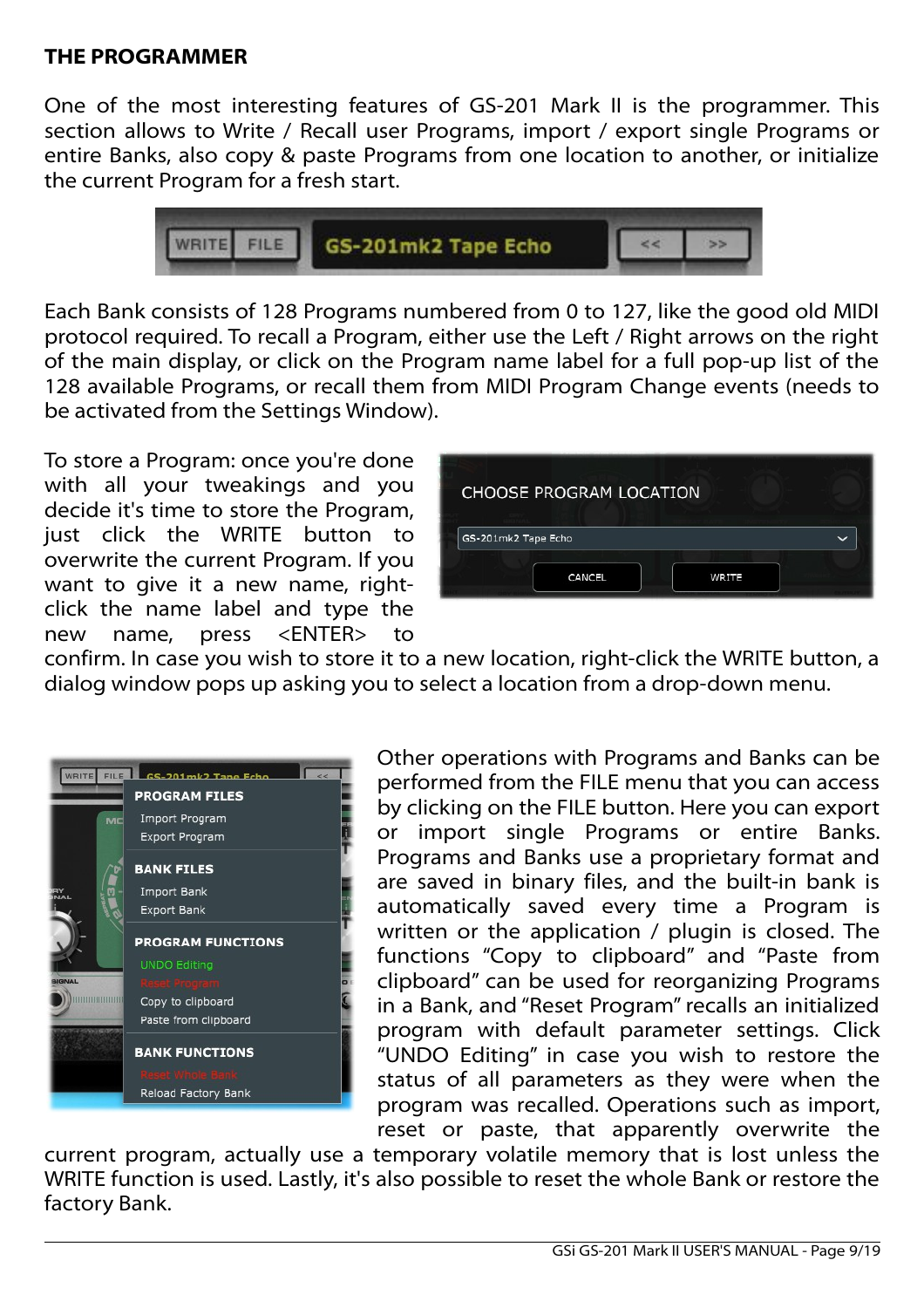### **TEMPO SYNC**

(a.k.a. "how to turn a beautiful, warm and unpredictable analog tape echo unit into a cold, boring and sterile digital delay").

Was there sarcasm in this title? Maybe. A tape echo, by its nature, is something far from being precise, or "synchronized", if you count that, as we learned from the previous chapters, the tape can slip because of the loop junction, the motor can "flutter", the heads are not equidistant, the tape is kept in tension between two felts... How can we demand that such a mechanism can be so precise to be synchronized to something else in the digital domain? As a matter of fact, back in the analog days, when the studios could synchronize their tape machines to the Atari running the Midi sequencer, it was the tape to playback the SMPTE signal that was then translated in Midi tempo sync, not the other way around. There were tape machines that could be synchronized between them to double the number of tracks, but hey... they costed the price of a small Jet! A tape echo unit was mostly made to be portable, for the guitarist or the small band that wanted to have the echo effect in their rig.

Having said that, GS-201 Mark II offers the possibility to synchronize the delay to the tempo set in the DAW host software. When the SYNC is active, the RATE knob doesn't control the motor speed any more, it selects the Tempo Division in the following order, from the larger to the narrower:

*1 Bar, 1/2 D, 1/1 T, Half Bar, 1/4 D, 1/2 T, 1/4, 1/8 D, 1/4 T, 1/8, 1/16 D, 1/8 T, 1/16, 1/32 D, 1/16 T, 1/32.*

Divisions with T are triplets, those with a D are dotted.

When the tempo sync is active, the following features are disabled, and their relative parameters will have no effect:

- Motor Flutter
- Motor Lag
- Tape Junction

The synchronization is made only on the pick-up head n. 3. Since the heads are not equidistant, you'll find that Head 3 results synchronized but the remaining heads will not sound exactly in time.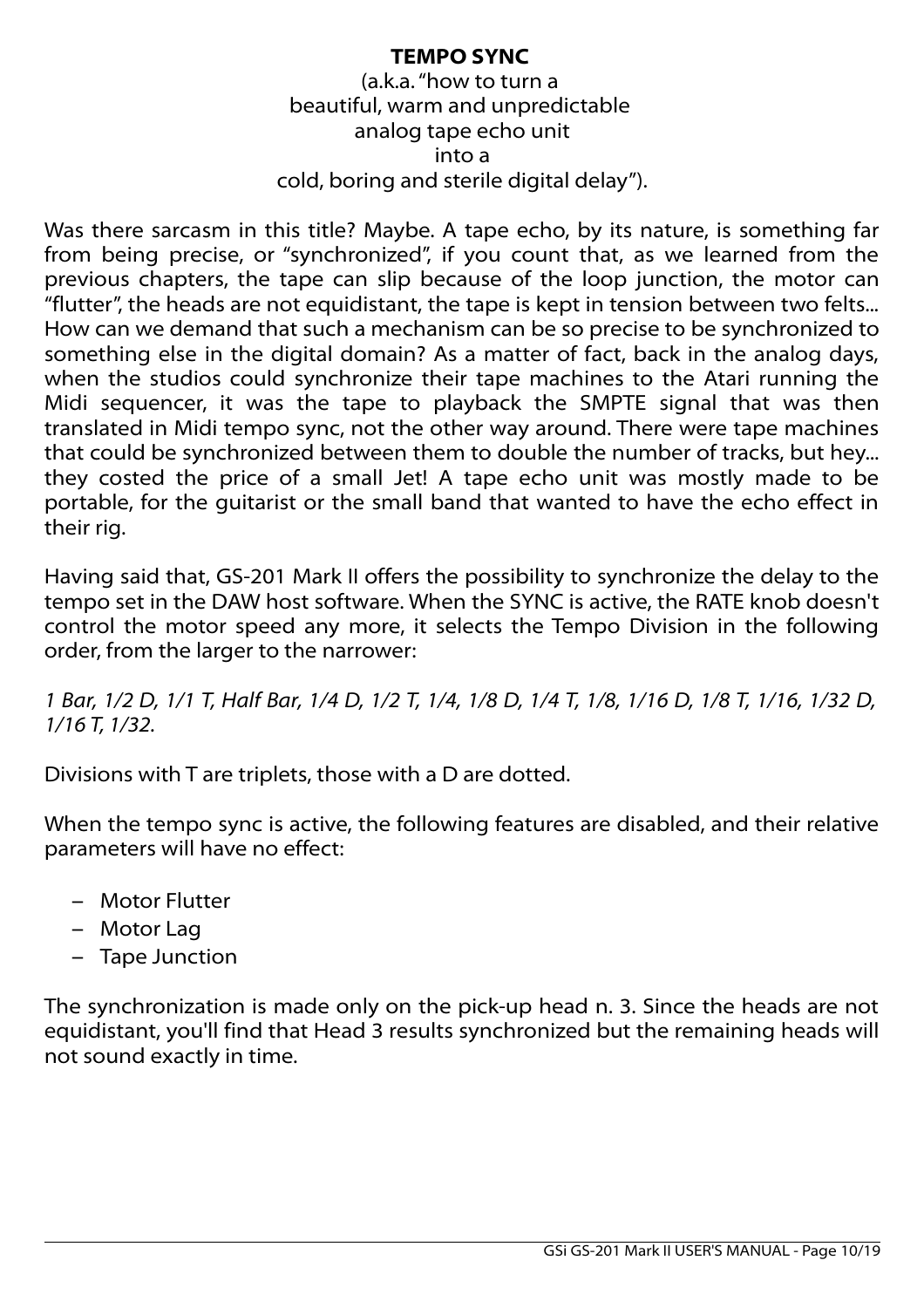# **OPTIONS FOR THE STANDALONE APPLICATION**

The standalone application offers an extra menu for setting the AUDIO and MIDI devices. Under Windows it is possible to select between the available audio driver types. For better performance, use a lowlatency ASIO driver, possibly the most recent driver released from your sound-card's manufacturer. Select the stereo output port, the stereo input port, the sampling rate, the buffer size, and the MIDI input and output devices.

GS-201 Mark II supports sample-rates from 44100 up to 384000. However, the best performance is achieved at 44100.

If you have two or more controllers connected to your computer, you can enable them all at the same time, their MIDI streams are internally merged.

|           | GS-201 Mk2              |                                                                                              |              |  |  |
|-----------|-------------------------|----------------------------------------------------------------------------------------------|--------------|--|--|
|           | Audio/MIDI Settings     |                                                                                              | $\mathbf{x}$ |  |  |
|           |                         | Feedback Loop:     Mute audio input                                                          |              |  |  |
|           | Audio device type: ASIO |                                                                                              |              |  |  |
|           |                         | Device: ASIO Fireface                                                                        | Test         |  |  |
|           | Active output channels: | Analog $1(1) + 2(1)$<br>Analog $3(1) + 4(1)$<br>Analog $5(1) + 6(1)$<br>Analog $7(1) + 8(1)$ |              |  |  |
| <b>FF</b> | Active input channels:  | Analog $1(1) + 2(1)$<br>Analog $3(1) + 4(1)$<br>Analog $5(1) + 6(1)$<br>Analog $7(1) + 8(1)$ |              |  |  |
|           | Sample rate:            | 44100 Hz                                                                                     |              |  |  |
|           |                         | Audio buffer size:   128 samples (2.9 ms)                                                    |              |  |  |
|           |                         | Control Panel<br><b>Reset Device</b>                                                         |              |  |  |
|           | Active MIDI inputs:     | 3- FF800 Midi Port 1                                                                         |              |  |  |
|           |                         | GSi DMC-122<br>GSi OneKnob                                                                   |              |  |  |
|           | MIDI Output:            |                                                                                              |              |  |  |
|           |                         |                                                                                              |              |  |  |

The settings are immediately applied as soon as they're changed. Close this window when done.

*Please note: the standalone application always stores the last status, regardless of the Program that was selected the last time it was used.*

# **SOUND EDITING AND GLOBAL SETTINGS**

The buttons on the top right corner of the main screen are used to open the editing panel and the global settings window. Click a button to open the view, click again to close it.

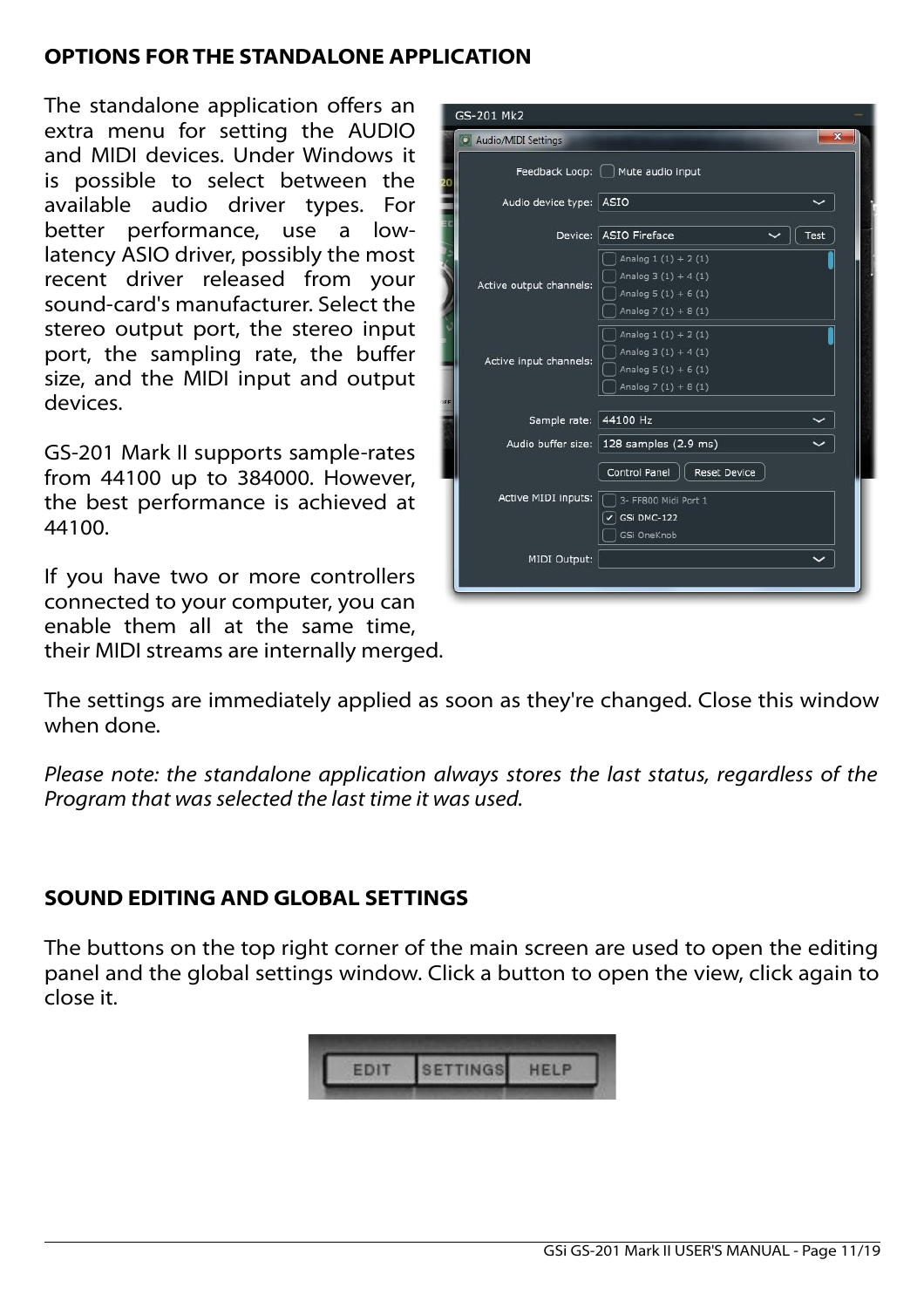### **THE EDIT PANEL**

Here is where you find all editing parameters, to get deep into the customization of your echo sound. This window is divided in sections, each representing a block of the effect's structure.



## **THE CIRCUIT**

- **Hiss & Hum Level:** adjust separately how much of hiss and hum noise you want to be mixed in the sound. The hardware echo unit produces some background noise coming from both the electronic circuit and from the tape, and it's impossible to have it perfectly clean. If you wish a very realistic simulation of the original Space Echo, these parameters should never be set below value 24. Please note that if these are set to zero, you also lose the selfoscillating feedback.
- **Power 50/60 Hz**: this affects the frequency of the hum noise. As you know, the power lines carry alternated current but not all Countries use the same frequency. Europe is on 50 Hz, USA uses 60 Hz... just chose the one you prefer.
- **Circuit Wear**: by increasing this parameter you get a more distorted and less defined sound, as if some parts of the circuit were old and would need replacing. Setting this to zero will remove all distortions.
- **Motor flutter**: this adjusts the amount of wow&flutter effect that alters the pitch of the recorded sound. The middle position represents an averagely good capstan motor with just its normal amount of fluttering. Zero is perfectly stable (impossible to reach with the actual unit), max means the motor needs to be cleaned, lubed, bushings need replacing and probably the unit is even overheating.
- **Motor Lag**: this adjusts the time of ramp up/ramp down of the capstan motor. Middle position is normal, zero makes it almost instantaneous, max position is like the motor is too lazy.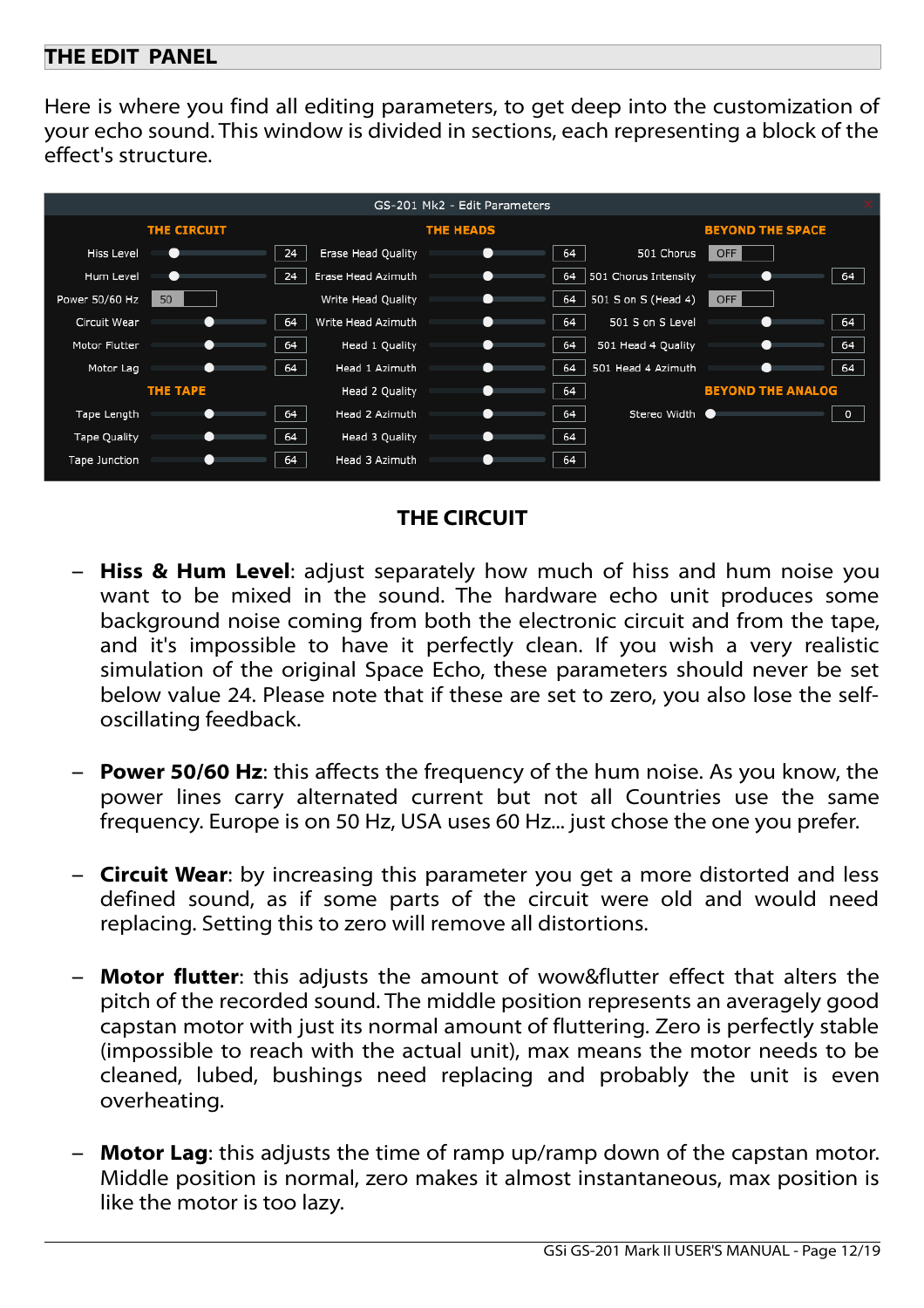# **THE TAPE**

The following three parameters adjust some important aspects of the tape, the main element of the tape echo.

- **Tape Length:** adjust the length of the tape loop from 1 meter to 4 meters. How will this affect the sound? Not the sound itself, but the way the echo works. This has mostly to do with other two parameters explained later: the Tape Junction and the Erase Head Quality. When all the available tape reaches its end, since it's a closed loop, it restarts from the beginning, but if the erase head isn't working properly, the tape isn't erased completely, leaving a bit of the old audio still playing in the background. A cause of this malfunction in the hardware unit could be the wrong BIAS, or magnetized write head, or erase head misalignment. GS-201 Mark II lets you adjust this kind of misbehavior.
- **Tape Quality**: this adjust the audio quality of the tape. If the tape is good (higher values), the sound will be clean and free from disturbances; with a bad tape (low values), you'll hear some sort of "holes" in the sound, like some particles of the magnetic tape have lost their magnetic power. The middle position reflects what you should expect from a real unit.
- **Tape Junction**: as explained above, this kind of echo unit uses a tape loop, the loop is made possible thanks to a short piece of adhesive that joins the head and the tail of the tape strip. If the junction is not well made, or if the adhesive tape used for the junction is too thick, every time the junction passes across the heads causes



a sort of a rattle, and when it reaches the pinch roller, the tape slips a little causing a slight loss of speed. This parameter in the middle position reflects what you should expect from an averagely good junction, a higher position makes it yet more evident, lower values make it less evident. You will also notice that the parameter Tape Length determines how frequently you'll hear the tape junction: with a shorter tape you'll hear the junction more frequently. Also the parameter Repeat Rate has the same effect: if the tape rolls faster, the junction comes quicker.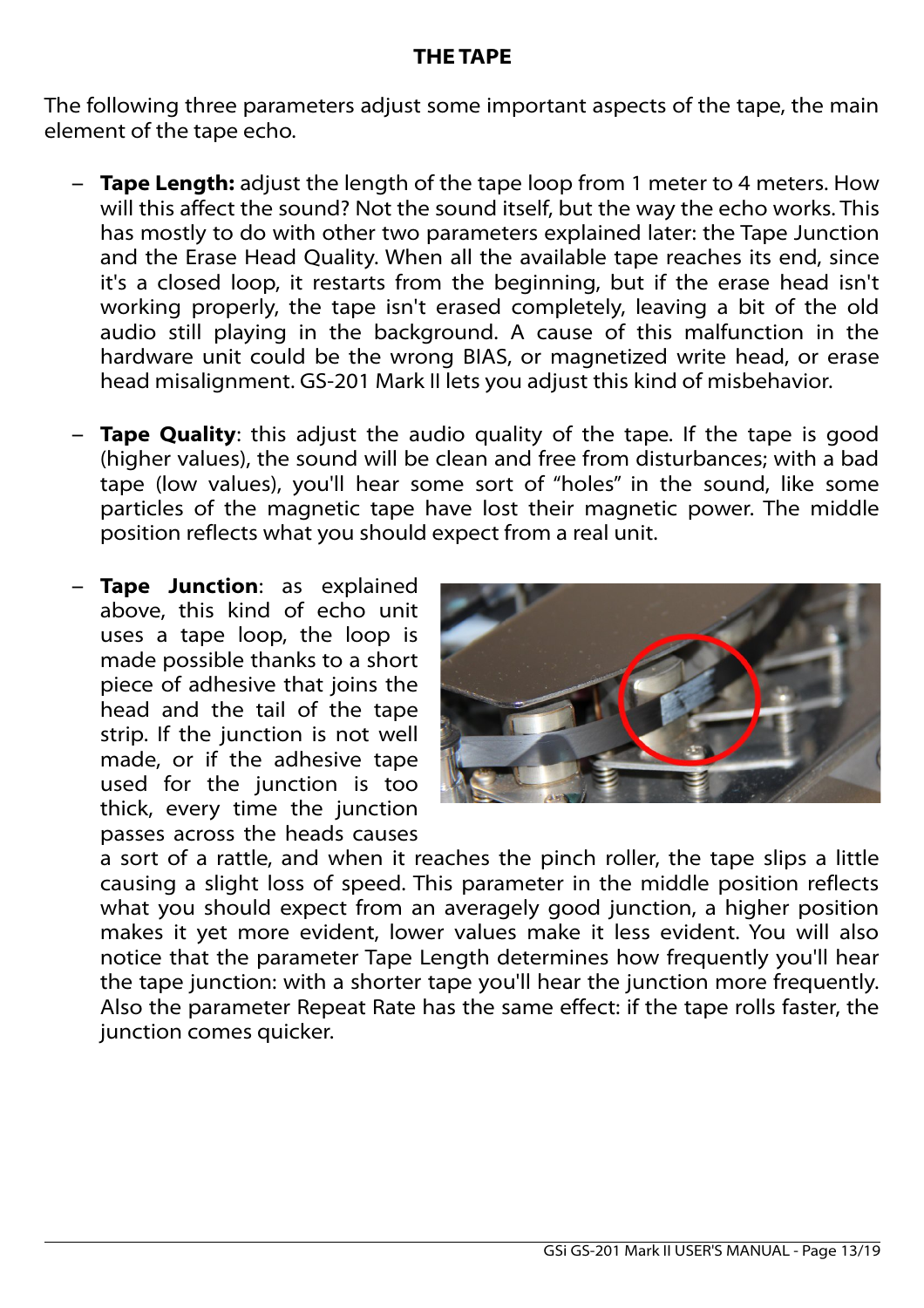# **THE HEADS**

For each head you can adjust the Quality and the Azimuth. The quality of the erase head has a different effect than the quality of all other heads.

- **Erase Head Quality**: As explained in the previous paragraph, the Erase Head Quality can determine the way the tape is erased each time the loop restarts and the tape passes over the erase head. If this parameter is too low, the tape is not properly erased. Setting this parameter at zero leaves almost 50% of the original sound still on tape, making it really hard to erase, especially if the tape is very long. Setting this parameter at max, erases perfectly the tape, acting like a digital delay.
- **Erase Head Azimuth**: what is the "Azimuth"? This term is mostly used in astronomy, but with respect to a tape machine it indicates the angle between the head and the tape. If the angle of the head isn't perfectly perpendicular to the tape, this may alter the sound in different ways, according to the misaligned head or to the degree of misalignment. In the case of the erase head, if the angle is wrong



and the head isn't able to erase the tape completely, not only part of the original audio remains on the tape but it is also slightly altered because of the BIAS waveform that alters the tape content the wrong way.

- **Write Head Quality**: normal position is in the middle, means good quality. Higher values mean better quality but also result in a slightly decreased output gain, lower values tend to darken and distort the sound a bit. Since this is the write head, it's characteristics will affect all what's later read by the pick-up heads.
- **Write Head Azimuth**: if the angle is tilted, the sound recorded on tape takes a different coloration, like a sort of a comb filter that creates holes in the frequency spectrum.
- **Heads 1, 2, 3 Quality**: this is the same as for the Write Head, but will of course only affect one single head. The difference is that in a multi-tap configuration (for example MODE 11), if a single head has a different quality, you will hear a single repetition with a different sound.
- **Heads 1, 2, 3 Azimuth**: the same as for the Write Head, but related to a single pick-up head. Of course, if a single pick-up has a misaligned azimuth, resulting in an altered sound, this will be fed back into the feedback chain resulting in an altered delay tail sound.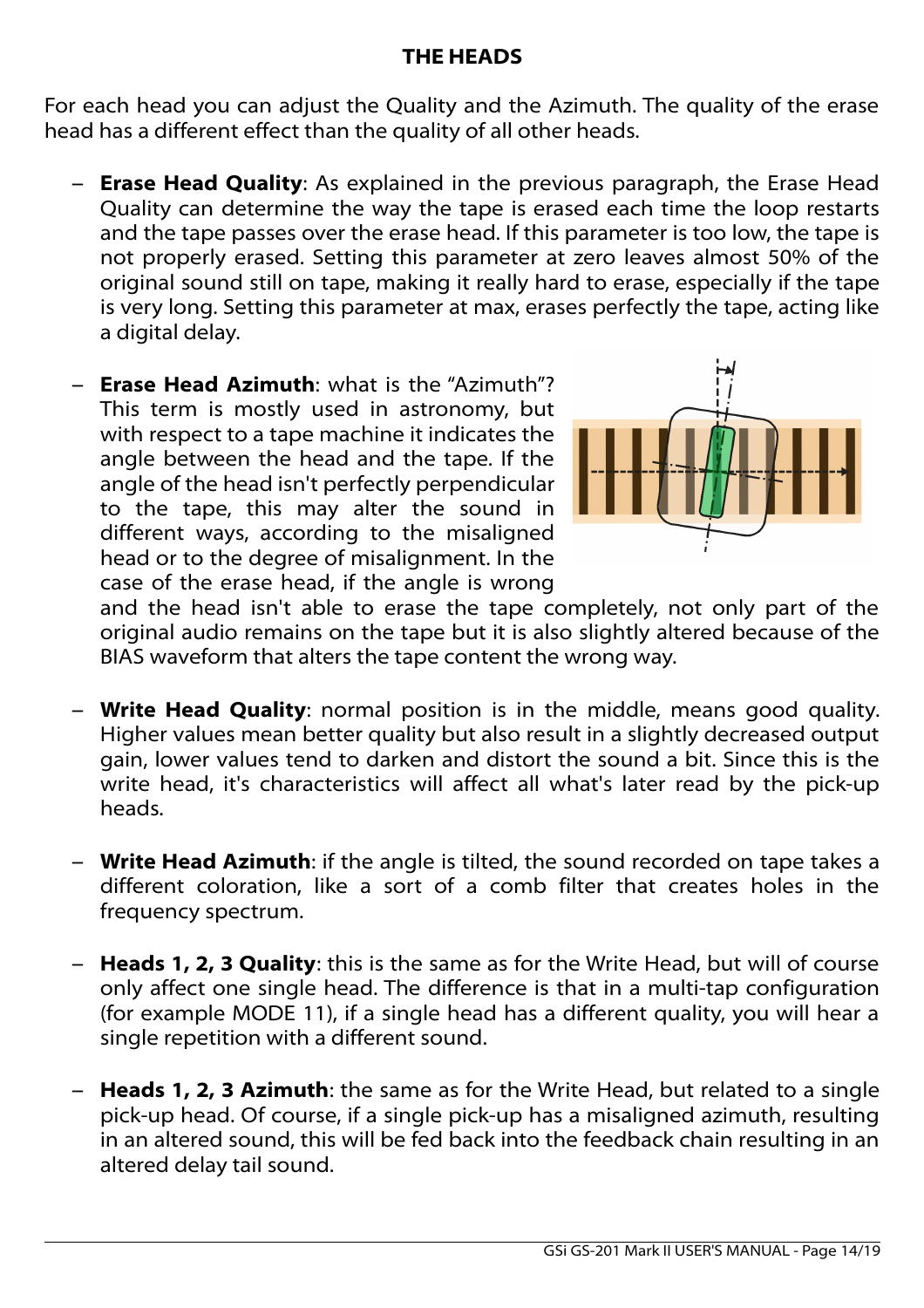# **BEYOND THE SPACE**

This section includes parameters for some extra functionality borrowed from another famous tape echo unit from the same manufacturer, the Chorus Echo RE-501. This unit, in addition to the 3 tap delay and the spring reverb, added one extra pick-up head and a single voice BBD Chorus. This effect consists in overlapping the dry sound with a copy of the same sound modulated in time by a triangle LFO.

- **501 Chorus**: use this switch to toggle the Chorus effect. If you disengage the dry sound, you'll hear only the chorused voice, in this case it turns into a vibrato effect.
- **501 Chorus Intensity**: adjust the amount of chorus, consisting in both the LFO speed and LFO amplitude.
- **501 S on S (Head 4)**: this switch toggles the 4<sup>th</sup> pick-up head, also called Sound-on-sound because it's put very distant from the write head, resulting in a delay time that ranges between 506 ms and 1835 ms.
- **501 S on S Level**: this slider adjusts the output level of the 4th pick-up head.
- **501 Head 4 Quality**: same as the other three heads, adjusts the quality of this 4<sup>th</sup> pick-up head.
- $-$  **501 Head 4 Azimuth**: adjusts the  $4<sup>th</sup>$  head alignment.

# **BEYOND THE ANALOG**

This section includes the **Stereo Width** parameter, that doubles the output signal by delaying the right channel output by a time comprised between 0 and 50 milliseconds. Adjust the amount of delay to match the desired effect.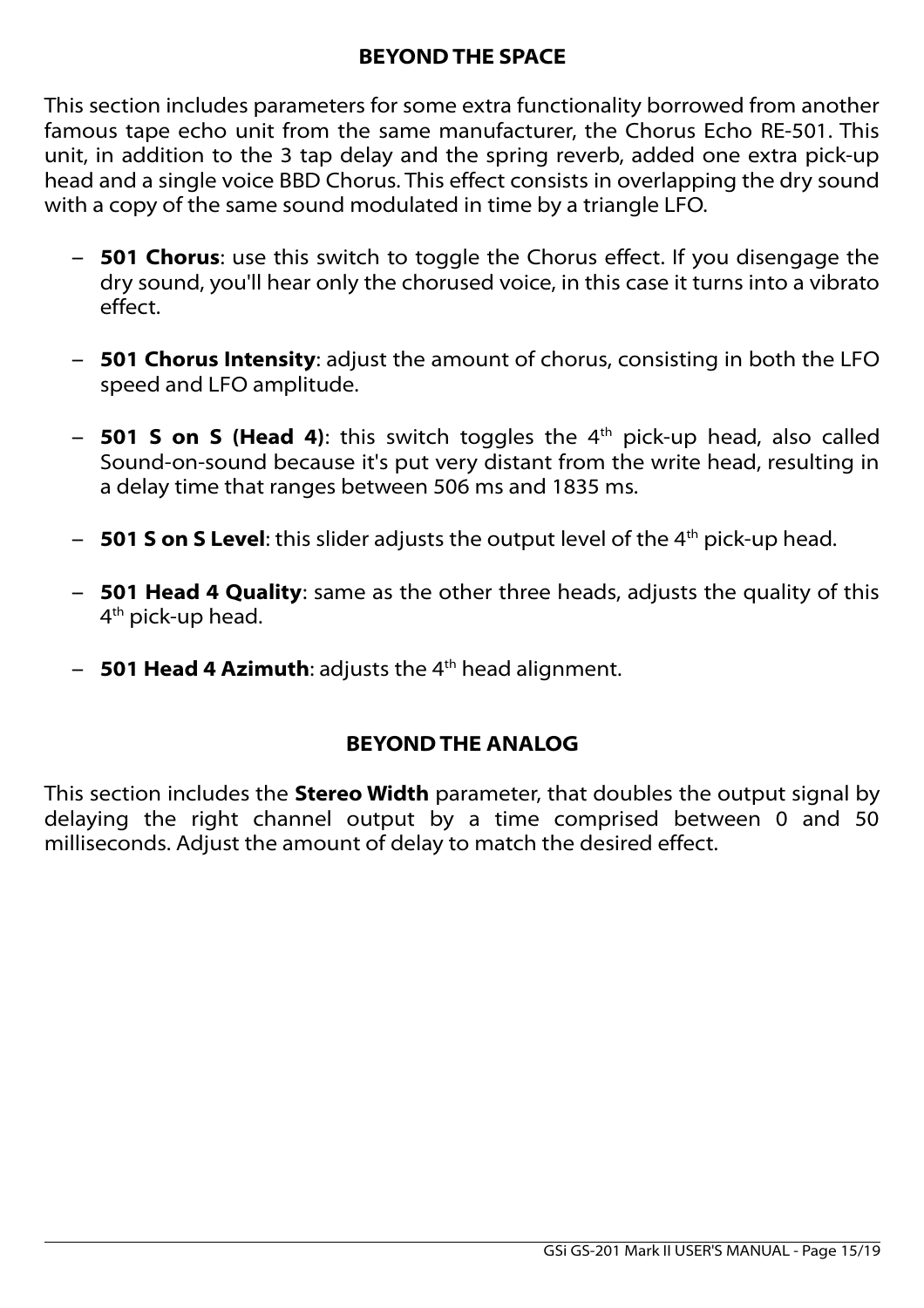### **THE GLOBAL SETTINGS WINDOW**

This panel shows the global settings that are stored in a separate file and affect the overall operation of GS-201 Mark II.



Settings are:

- **Output Level:** adjust the overall output level from -3 dB to +3 dB. Default is zero.
- **Show Tool Tips**: enables or disables the tool tips that appear when the mouse stops over a parameter control. If you feel the tips are disturbing, you can disable them here.
- **Receive MIDI Program**: check if you wish to switch between Programs by sending MIDI Program Change events.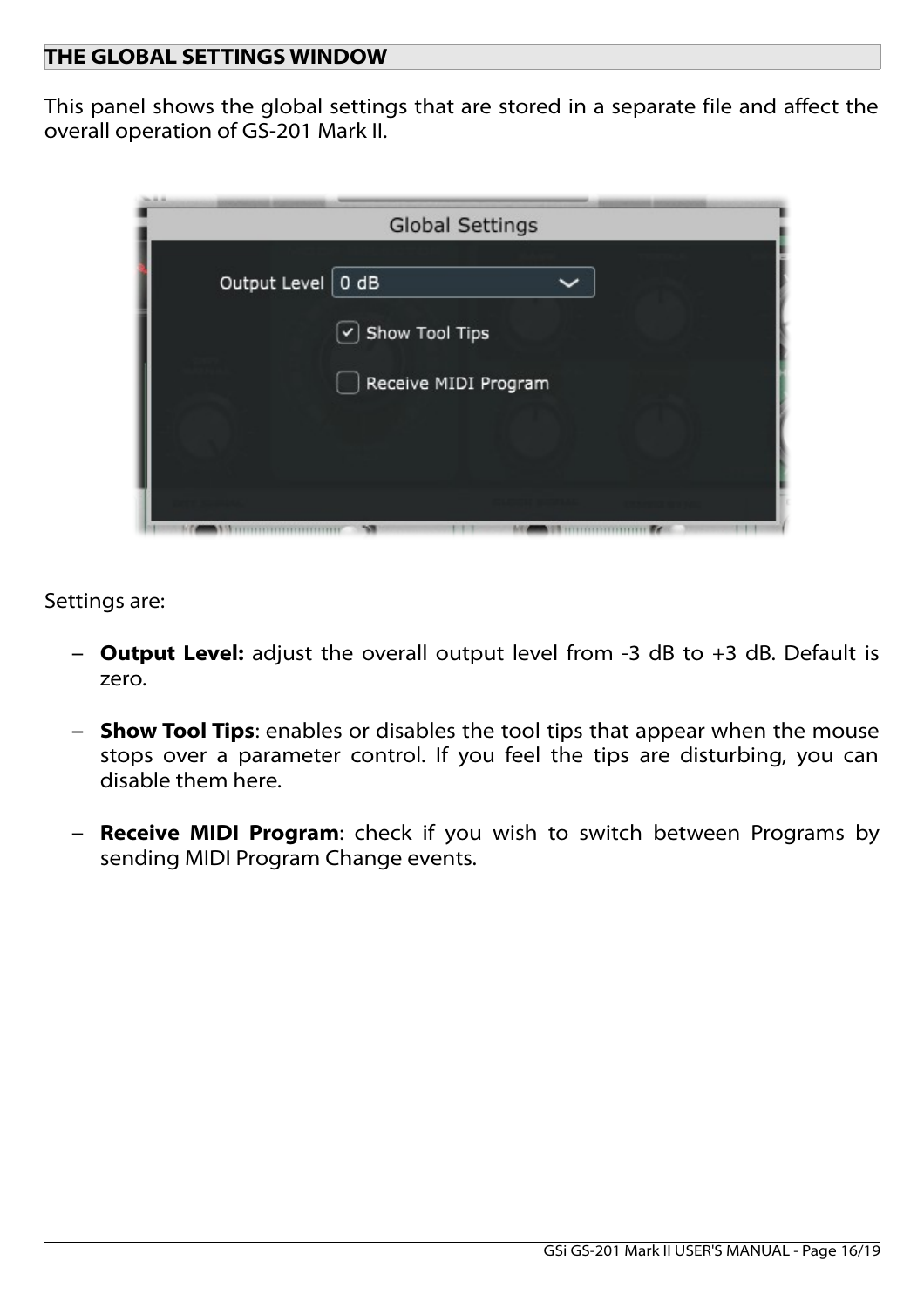### **MIDI LEARN**

GS-201 Mark II features an advanced MIDI "Learn" system for helping with mapping MIDI CC messages to the parameters. By default, no parameters are mapped, but it's very easy to change the assignments to fulfill different requirements.

Right click on any parameter on the interface (also in the separate editing windows) to access the MIDI Learn menu.

Click on "Start MIDI Learn" to start learning the MIDI parameters coming from your controller. A dialog window appears which you should give confirmation to if your assignment is done as expected, of you can click on "Abort" and abandon the operation.

If you're creating your map but you don't need to catch the CC numbers from your controller, you can still use the other menu options to set the values manually. Set the CC number, the MIDI Channel (1 to 16 or OMNI), the min and max values. If min and max are swapped (i.e. min is major than max) the parameter will respond reversed.



You can "unassign" a parameter if you don't

want it to be controlled by any MIDI message, or you can assign default values if you're unsure what assignment to give to it.

Last but absolutely not least important, you can save your entire MIDI map to a file or load it from a previously saved file, so you can have more mappings ready for different controllers that you might have.

# **MIDI OUTPUT**

GS-201 Mark II also supports MIDI Output. It sends the values of all controllers that have been assigned. This is useful in case a controller that needs feedback is used, like those with motor-faders or other kind of controlled that need to be updated by the software.

*PLEASE NOTE: you should avoid MIDI loops (i.e. the MIDI output coming from GS-201 Mark II that is fed back into its MIDI input), this could cause some unwanted behavior or even cause a crash. Some DAW host programs have a built-in MIDI Loop check, but it's a good practice to pay particular attention to all MIDI routing.*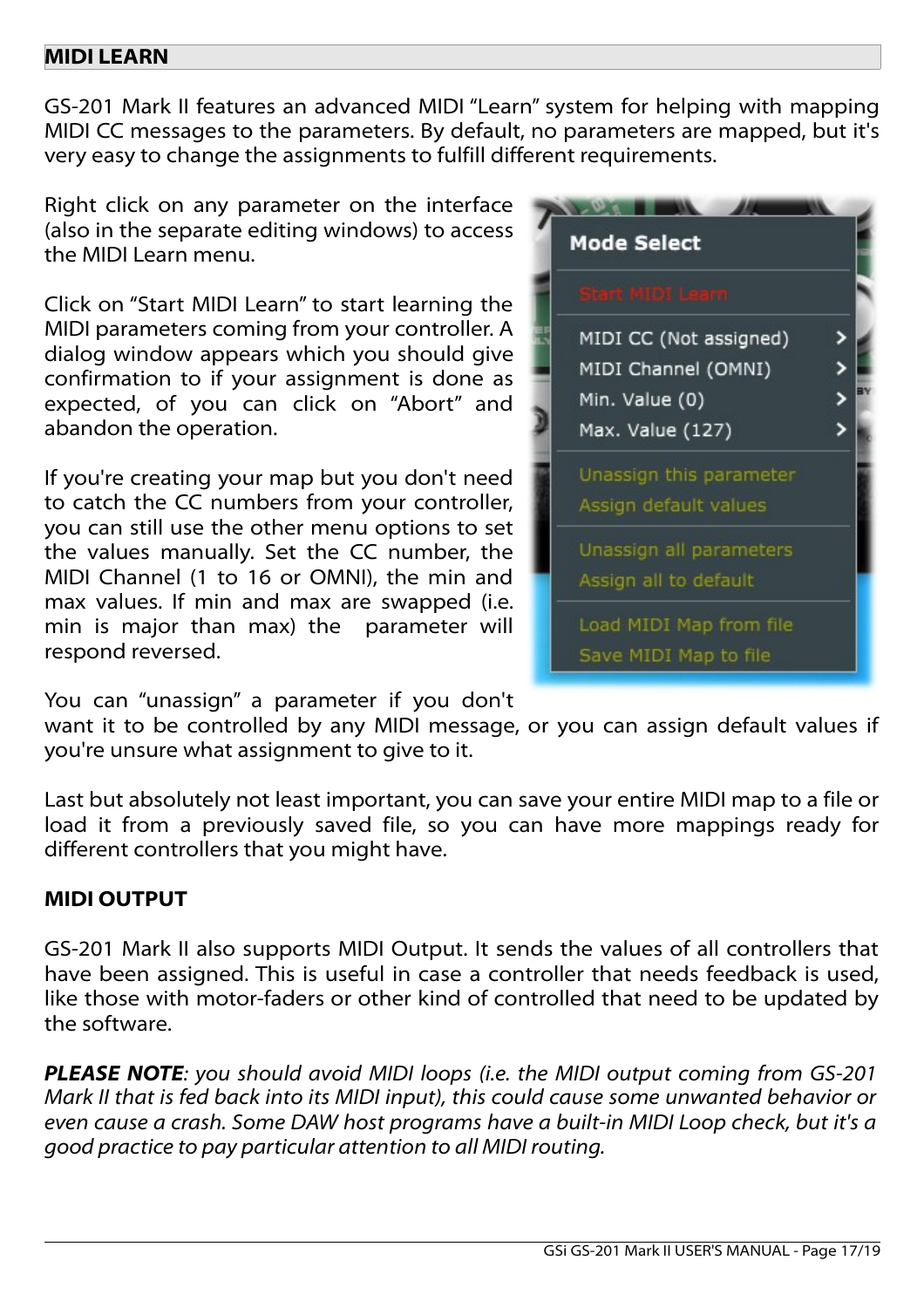# **END USER LICENSE AGREEMENT**

This License Agreement is a legal agreement between the User, hereafter called "you", and GenuineSoundware regarding GS-201 Mark II software. GS-201 Mark II in the following of the contract includes the computer software named GS-201 Mark II and associated media, CD and product documentation. GS-201 Mark II also includes any updates and supplements to the original GS-201 Mark II provided to you by GenuineSoundware. By installing, accessing or otherwise using GS-201 Mark II, you agree to be bound by the terms of this License Agreement.

# 1 GS-201 Mark II License

Subject to the limitations described below, GenuineSoundware, as licensor, hereby grants you, the licensee, a non-exclusive, perpetual License to use GS-201 Mark II in accordance with the documentation provided by GenuineSoundware.

## 1.1 GRANT OF LICENSE

This License Agreement grants you the following rights:

(a) Software. You may install and use GS-201 Mark II for an unlimited period on at most three Computers provided that these Computers belong to you and that GS-201 Mark II is used only on one Computer at a time.

(b) Reservation of Rights. All rights not expressly granted are reserved by GenuineSoundware.

### 1.2 LIMITATIONS

(a) Strict personal use. Your use of GS-201 Mark II is limited to strict personal use. You may not rent, lease or share GS-201 Mark II with another user. Transfer of License to another user is allowed once for each licensed product. A License transfer fee must be paid by the current License holder before the transfer takes place. For this purpose, please contact sales@genuinesoundware.com.

(b) Sound produced by GS-201 Mark II can only be distributed within a musical context, and not in forms that allow the sounds to be used as sample based instruments or sample libraries.

(c) Limitations on Reverse Engineering, Decompilation, Disassembly and Modification. You may not reverse engineer, decompile, disassemble or modify GS-201 Mark II.

(d) Limitations on usage. You may not merge GS-201 Mark II into another software nor create derivative works based on GS-201 Mark II.

(e) Separation of Components. GS-201 Mark II is licensed as a single product. Its component parts may not be separated.

(f) Termination. Without prejudice to any other rights, GenuineSoundware may terminate this Agreement if you fail to comply with the terms and conditions of this Agreement. In such event, you must destroy all copies of GS-201 Mark II and all of its component parts.